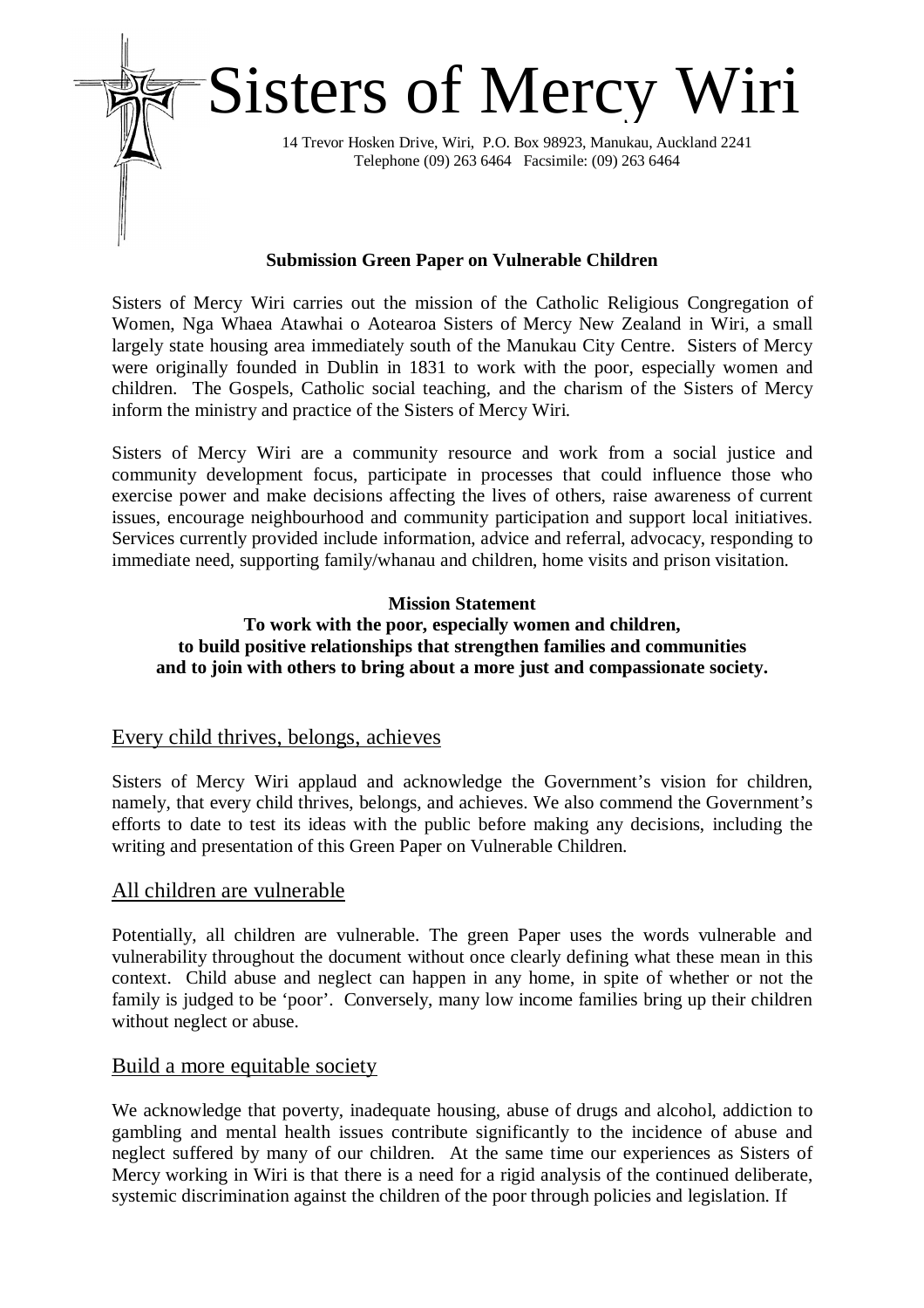our children are to "thrive, belong and achieve" then income inadequacy and disparity, as well as abuse and neglect must be addressed.

Catholic social teaching is very clear in this regard and calls upon us all to strive for the common good. This is the good of us all, the good which includes but also reaches beyond our individual needs and desires, the good of all the people, families and groups that make up our society. It is only when our society reflects this ideal that our children will indeed thrive, belong and achieve. People have the right to private property, but also the duty to use their wealth and property for the good of all.

Income inadequacy first became evident after the 1991 Benefit cuts. Susan St John is quoted on the Child Poverty Action Group website as saying "Our high rate of child poverty is not the result of economic necessity, but is due to policy neglect and a flawed ideological emphasis on economic incentives." Sisters of Mercy Wiri agree, and call upon the Government to urgently address the issue of income inadequacy.

Income disparity is also an issue. In New Zealand in 2012, the rich are getting richer and the poor poorer. It is the view of the Sisters of Mercy Wiri that this is a direct result of Government economic policy and has an adverse effect upon many of our children.

It is our contention that much of the ideology and many of the market policies which have been practised by successive Governments since 1984, and which have been geared solely at "growing the economy" have worked against ensuring that the stated vision of the Green Paper becomes a reality. Our children will continue to be vulnerable and will suffer deprivation, hardship and abuse as long as their interests are not paramount.

As a society we are so much stronger if all the members of a group contribute to their full potential rather than being alienated and disaffected. Our country and our communities, our Government and its policies and laws must strike a balance between embracing individualism and encouraging compassion and care for all. It is our analysis that current Government policies err very strongly in the direction of favouring those who have, rather that promoting policies that create communities that benefit us all. This has a detrimental effect on all of our children, but especially those who come from poorer families.

#### **Sisters of Mercy Wiri**

 **recommend that Government pays the Work Tax Credit to the parents of all children, not only to those parents who are in paid employment**

### Change the Paradigm

And so Sisters of Mercy Wiri strongly urge the Government to enable the vision of the Green Paper to become a reality by "changing the paradigm". Rather than becoming bogged down on debate about who are the vulnerable children or why many of them are poor or what this policy has done, what we need is a clear vision of the New Zealand we want. Sisters of Mercy Wiri want a society where children can grow up happily fulfilling their potential. Children must be treasured, not just in word, but also in fact.

The Christian tradition, the United Nations Convention on the Rights of the Child (UNCROC), and Te Ao Maori all share in valuing children for themselves. Too many children are suffering in New Zealand today, and many of them are Maori. It is an injustice as well as an international embarrassment that New Zealand is willing to allow the suffering of its indigenous children to continue.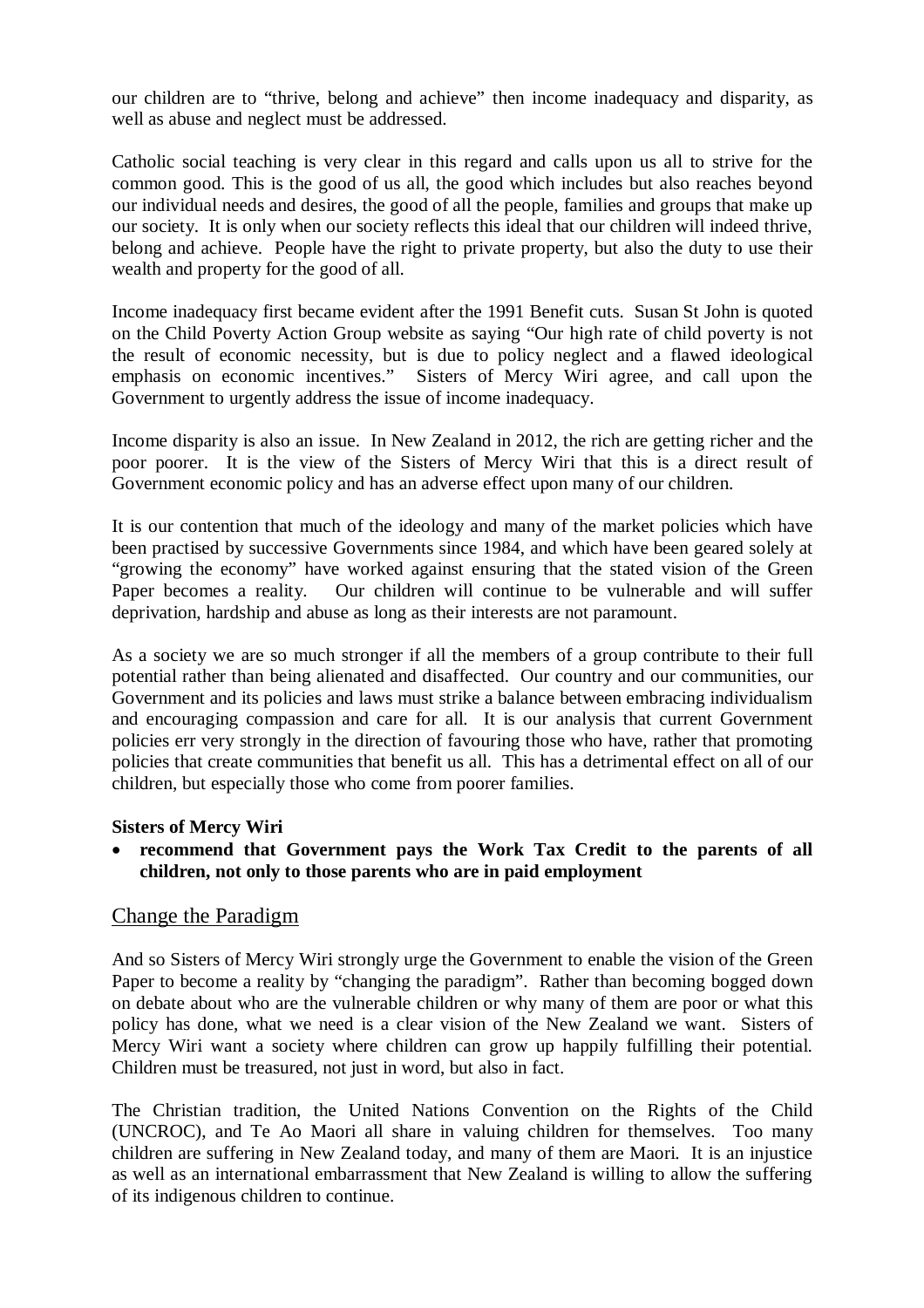Te Tiriti o Waitangi requires the Crown to work in partnership with Maori to respect and respond to the collective and individual interests of Maori wellbeing and development. All Maori children have the right to be raised according to the accepted norms of their culture.

The rights of Pasifika children and those of other ethnicities must also be acknowledged

#### **Therefore Sisters of Mercy Wiri**

- **strongly support and advocate for a commitment by the Government to fully implement the United Nations Convention on the Rights of the Child (UNCROC)**
- **recommend that any action includes a firm commitment to the principles of Te Tiriti o Waitangi to ensure that inequalities between Maori tamariki and rangatahi and other New Zealand children are eliminated**
- **recommend that specific attention be paid to Pasifika children and their families**
- **endorses a whole child approach focussing on the big picture, on the child's whole life and circumstances, not just isolated issues or problems. The concentration must be on what children need for healthy development rather that simply reacting to problems.**
- **supports looking across the whole public service at what can be done which is preferable to looking for single sector solutions. This approach promotes a view of children in their own right, while recognising their need for protection and care.**

### Parents and Caregivers

The Government must show leadership in valuing first of all parents, and the immensely important task that they have in bringing children to birth and raising them in loving supportive families. The Green Paper acknowledges the importance of parents and caregivers but this importance is not reflected in many examples of policy currently in practice in New Zealand.

For example, recent changes in thinking around welfare are especially detrimental to the interests of children. When the Welfare State was established in New Zealand, it was to provide people and families with sufficient income to enable them to participate fully in society. This has gradually changed, and now the economic dimension of welfare policy favoured by the present Government is designed to serve the interests of the labour market ahead of the interests of children and their families. Parents are seen as part of the labour market or potentially part of the labour market, rather than, primarily, as the carers and nurturers of our children.

The fact that meaningful employment enhances the lives and well being of people is indisputable. It can also allow people to feel included in society and to feel as if they are making a contribution to society and the national good.

However, from the perspective of Sisters of Mercy Wiri there are some serious implications when these concepts are applied too rigorously and in all situations. The ideal that children are cared for and their wellbeing and security are vital to their happiness and development are, in our view, paramount.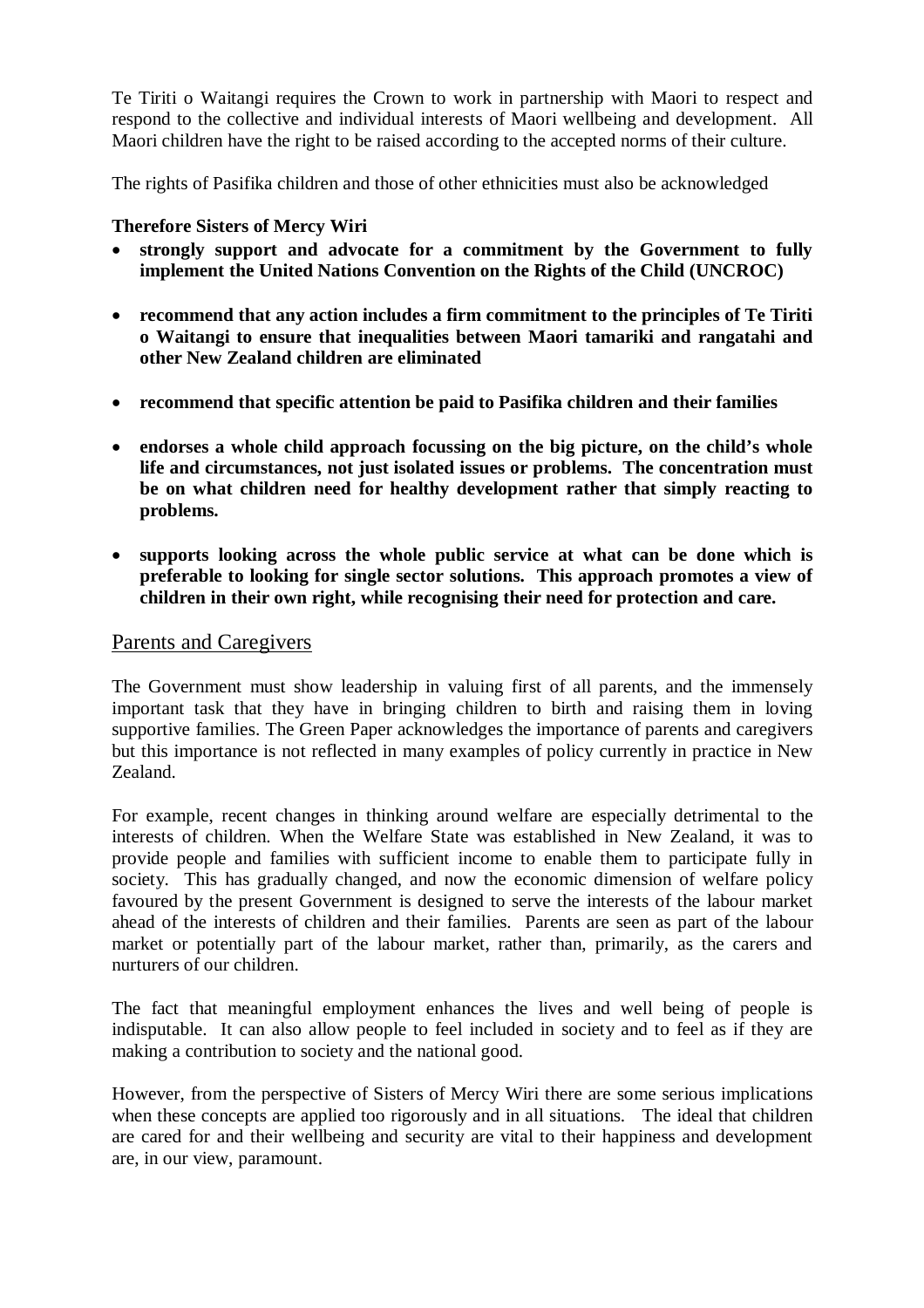However, Sisters of Mercy Wiri acknowledges the right of women and men who are single parents to be employed, and the wonderful contribution that many such parents make to society while raising their children. However, the task of raising children is more important than any other, from every point of view - from that of the children, the parents, the community and the nation.

From the experience of Sisters of Mercy Wiri the effect that the lack of adequate parental supervision and availability has on children has serious repercussions. When single parents are compelled or even just encouraged to work the results can be very detrimental to family wellbeing and the social education of the children.

The workers from this agency often visit the homes of unsupervised and, in some instances, out of control children and youth to find that parents are working, or are sleeping because they work at odd times, or are doing a course to become work ready. They are unable to provide their children with what is needed, such as their time and availability, as well as the establishing of clear routines and boundaries, particularly between the hours of 7.00 am to 9.00 am and 3.30 pm onwards, because they are often tired, or just not there. Some employees also have to travel long distances to get to their places of employment, which adds to their unavailability to their families.

The lack of sufficient adequate and affordable childcare, especially for low income families, is also a real issue.

Allied to the respect that is given to children and their parents, all those who care for, educate and raise our children must also be highly valued.

Early child healthcare workers, and early childhood educators must be among those most highly valued in our society, as must social workers, teachers, caregivers and others engaged in the health and well being of our children. Currently, such workers are among the least valued in our society.

Important groups that provide effective and essential assistance to parents in their task of enabling children to 'thrive, belong and achieve' include community based, early childhood education facilities such as playcentres, kindergartens and kohunga reo, and groups such as Plunket which takes healthcare personnel into homes.

#### **Sisters of Mercy Wiri**

- **recommends that the task of raising and forming children be valued as the most important task that society has**
- **recommends that Government pay parents who stay at home to raise their children, rather than pay them to pay private childcare agencies to do the job.**
- **recommends that Government takes a lead on giving clear messages that parents and those involved in the care and wellbeing of children be valued in practical ways for the fact that they are responsible for the wellbeing of children**
- **recommends that Plunket and other Well Care providers be enabled to make antenatal visits to families to offer support and to give advice even before the birth of a child**
- **recommends that professionals involved in the wellbeing and care of children have mandatory professional supervision as a safeguard to best practice**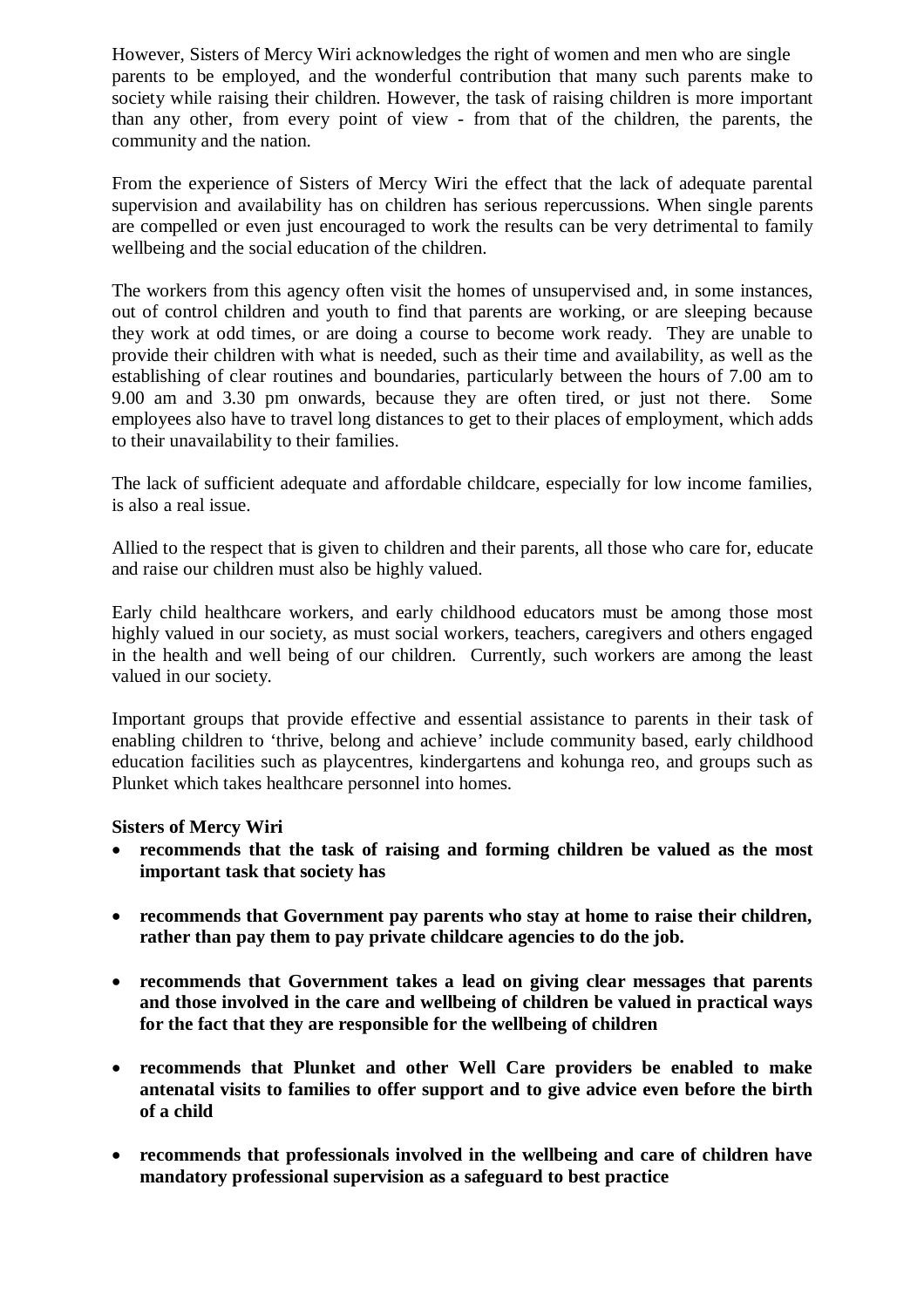# Reduce the availability of alcohol and access to gambling

As already stated alcohol and drug abuse and addictions among parents of children as well as some young people themselves has an extremely detrimental affect on the overall wellbeing of children in our society. In 2010, Sir Geoffrey Palmer and the Law Commission produced a comprehensive report which contained 153 recommendations, proposing a way of reducing significantly the negative impacts of alcohol in New Zealand when implemented in its entirety.

It is difficult to believe that the Government is serious in its stated ideal of improving the well being of our children when the same Government failed to implement all the recommendations in the report in its proposed law changes. The Government has ignored the compelling evidence supplied by the Law Commission and has concentrated on youth drinking only. The Law Commission report shows clearly that the problem can be addressed by a change of culture involving not only youth but all levels of New Zealand society.

As with the harmful effects of alcohol on the children of our society which the workers of this agency see daily, the harmful effect that local gambling outlets is having on families and their children is as real. Again, it is difficult to relate the Government's reluctance to regulate and control gambling as evidenced by its readiness to change gambling policy in exchange for a \$350 million convention centre to a care and concern for the wellbeing of our children.

## **Sisters of Mercy Wiri**

- **recommends that Government adopts all the recommendations of the Law Commission on alcohol**
- **recommends that Government legislates to regulate and control gambling especially in localities in which predominantly low socio-economic families reside**

## Progressive Universalism

Targetted services as proposed in the Green Paper are focussed on the needs of vulnerable children only. There are times when targetted services are appropriate and most effective, for example, in instances of child abuse or special education interventions. These are occasions when the group of children requiring the intervention is readily identifiable.

At other times a universal approach is necessary. This is already happening in such areas as education, and immunisation. This approach minimises the possibility that some children will miss out. It also reduces the difficulty of stigmatisation.

In instances where groups needing programmes or resources are not readily identifiable Progressive Universalism is a more helpful process to use than targeting. Measures to help the worst off are most effective if they form part of a system in which everybody has a stake, and which therefore commands sustained support from taxpayers. Progressive Universalism unites rather than divides. Social exclusion is tackled when we feel that we are all in this together. The Well Child/Tamariki Ora Framework and literacy support programmes within schools are examples of Progressive Universalism already practised in New Zealand.

### **Sisters of Mercy Wiri**

 **support the continuation and extension of the practice of Progressive Universalism to ensure that the services or resources are available to all who need it, and also to ensure that those most in need receive the greatest assistance.**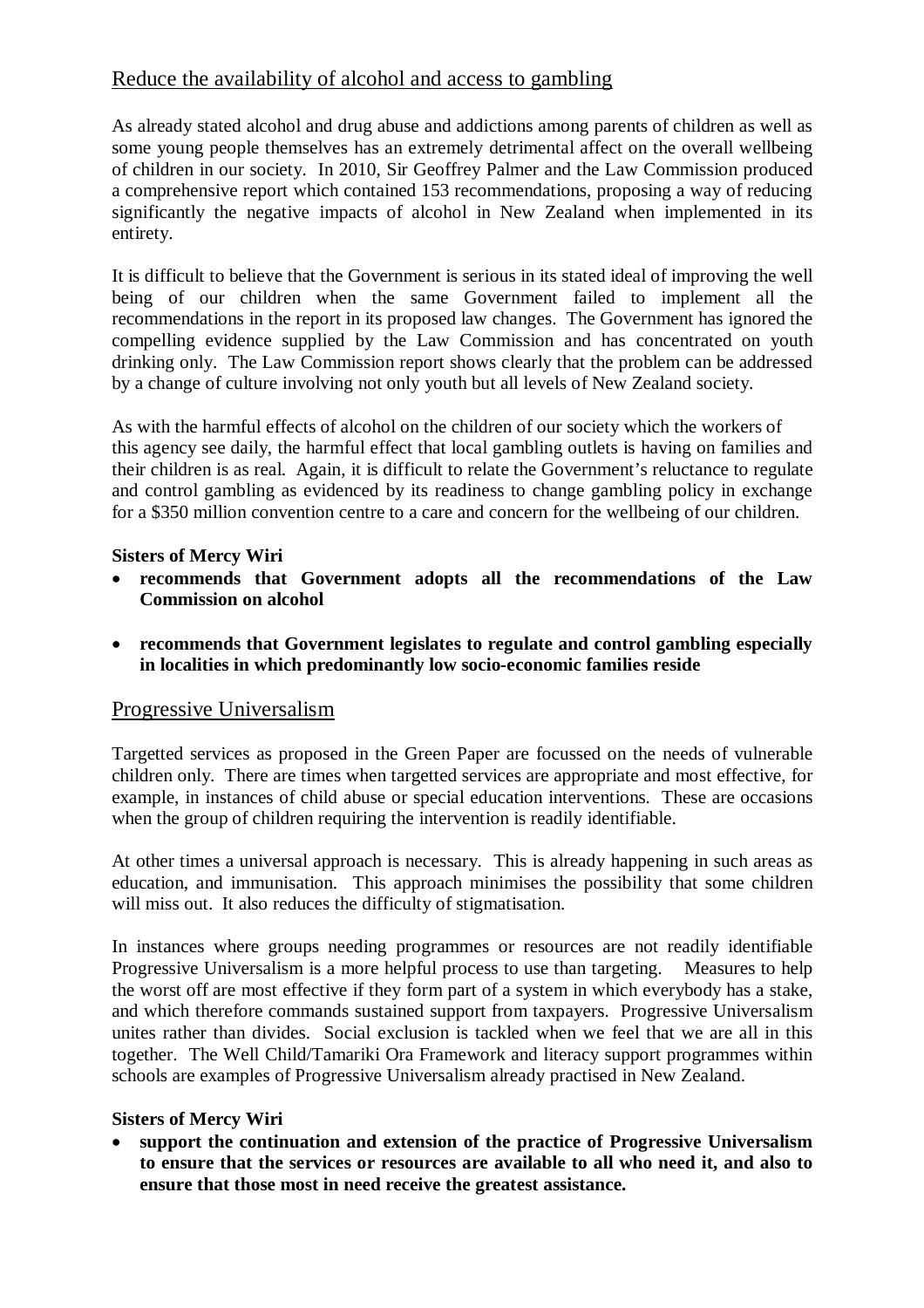## Evidence-Based Practice

The importance of evidence based practice and research is referred to often in the Green Paper. Such practice is to be affirmed in all policies and practices.

Sisters of Mercy Wiri point out that many of the programmes and policies adopted by the current Government have been adopted with little concern and understanding as to how children may be affected by them.

For example, at the end of 2011 it was announced that Charter Schools would be introduced into New Zealand. This was without any reference to research or an analysis of the effects of such schools on the children involved and those not directly involved. Our understanding is that Charter Schools will bring few advantages, but many disadvantages. How are these schools going to affect our children, those who attend them and their neighbours?

Similarly, the Housing Policy of the current Government has been introduced without sufficient research into the effects of these policies on children, their families, and our communities. Housing Policy that is most beneficial to families ensures suitable, secure and affordable accommodation to all. Policy that reviews housing contracts after three years and terminates the tenancies of families whose situations have improved is often detrimental to families, children and their communities. It is a recipe for the more rapid formation of ghettos in many of the areas where there are large numbers of State Houses. There is no research that indicates the effect that this change in housing law will have on the wellbeing of children, their families or their communities.

#### **Sisters of Mercy Wiri**

- **recommends that when Government implements new policies these policies must be well researched with measures that relate to children's wellbeing alongside any other measures**
- **recommends that when government implements new policies these are evaluated as being in the best interests of children**
- **recommends that Government undertakes further comprehensive consultation on the White Paper that results from the feedback and responses received from the consultation on the Green Paper**
- **recommends that the proposed men's prison to be built at Wiri be deferred and the funding saved be diverted to programmes to assist children**
- **recommends that there be a cross Government or multi party accord committed to addressing issues relating to the wellbeing of our children**

In conclusion, Sisters of Mercy Wiri acknowledge the Government's vision for children, namely, that every child thrives, belongs and achieves and calls upon the Government to act with integrity. We urge the adoption of our recommendations which are based on lived experience of working with vulnerable families in Wiri for the past 20 years. We encourage the Government to make policy changes that will demonstrate leadership and intent to address this complex issue. We believe that vulnerable children and their families need long term solutions, the results of which will not be evident for 10 to 20 years. This cannot be done on a shoe-string budget or by robbing Peter to pay Paul! Half measures are not good enough.